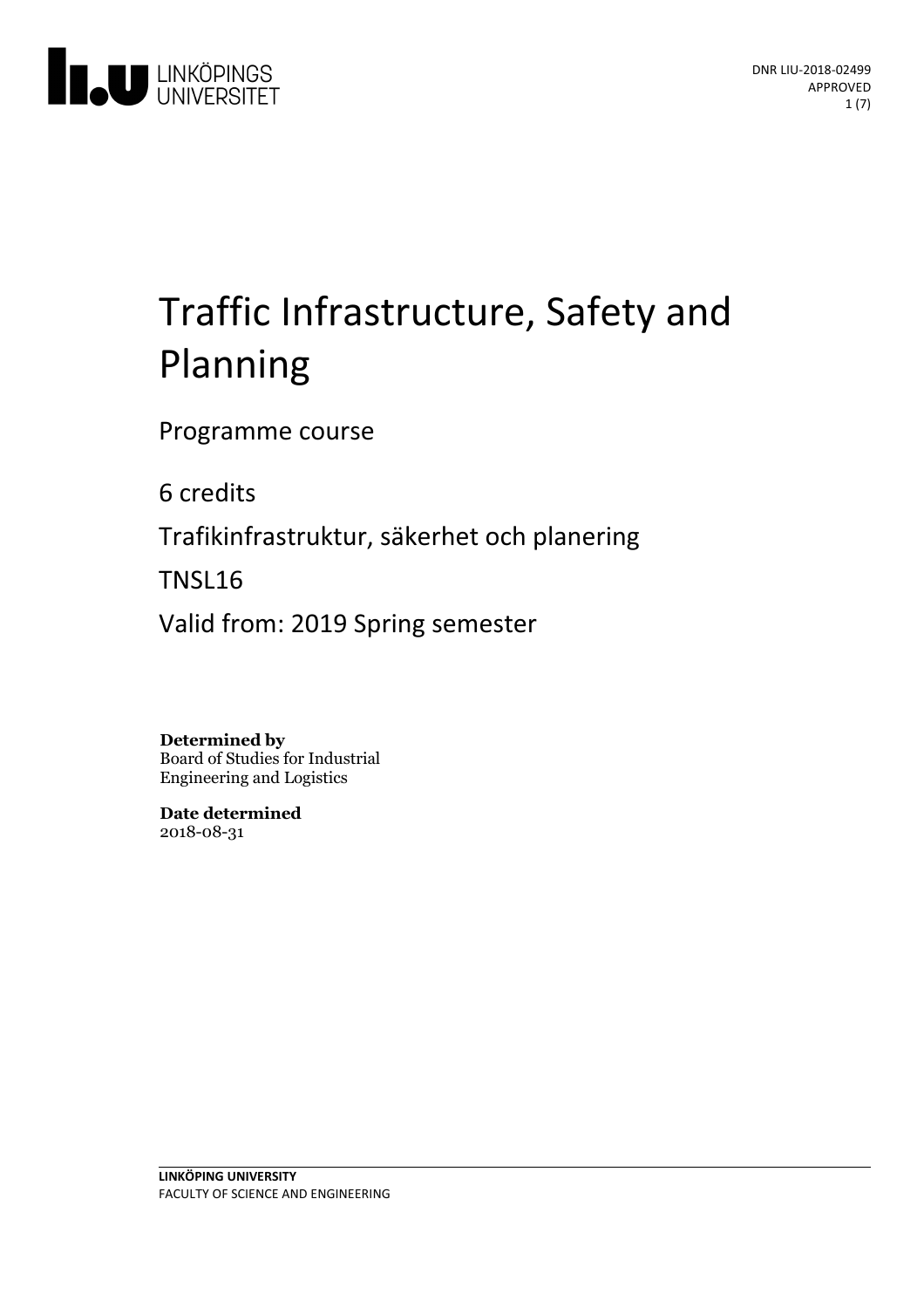Main field of study

Logistics

Course level

First cycle

### Advancement level

 $G_1X$ 

# Course offered for

- Air Transportation and Logistics, Bachelor's Programme
- Civic Logistics, Bachelor's Programme

### Entry requirements

Note: Admission requirements for non-programme students usually also include admission requirements for the programme and threshold requirements for progression within the programme, or corresponding.

# Prerequisites

Community Planning

# Intended learning outcomes

The course aims at presenting basic knowledge on the infrastructure of the traffic system, its constitution and functionalities, safety and about planning of infrastructure. The course is focused on road traffic and transportation of persons. After the course <sup>a</sup> student shall

- be able to describe the different steps in the planning process for a public state roads.<br>• have knowledge on the conditions and methods used for planning public
- transport and pedestrian and bicycle traffic
- have knowledge of basic definitions and approaches used in road traffic planning
- be able to evaluate a spatial plan based on given planning requirements and forecasts
- be able to describe characteristics, functionalities and limitations of the
- $\bullet$  understand a sustainable transporation system
- have basics knowledge of traffic safety
- understand the implementation and safety impact from road design
- apply traffic risk assessment analysis in a case study

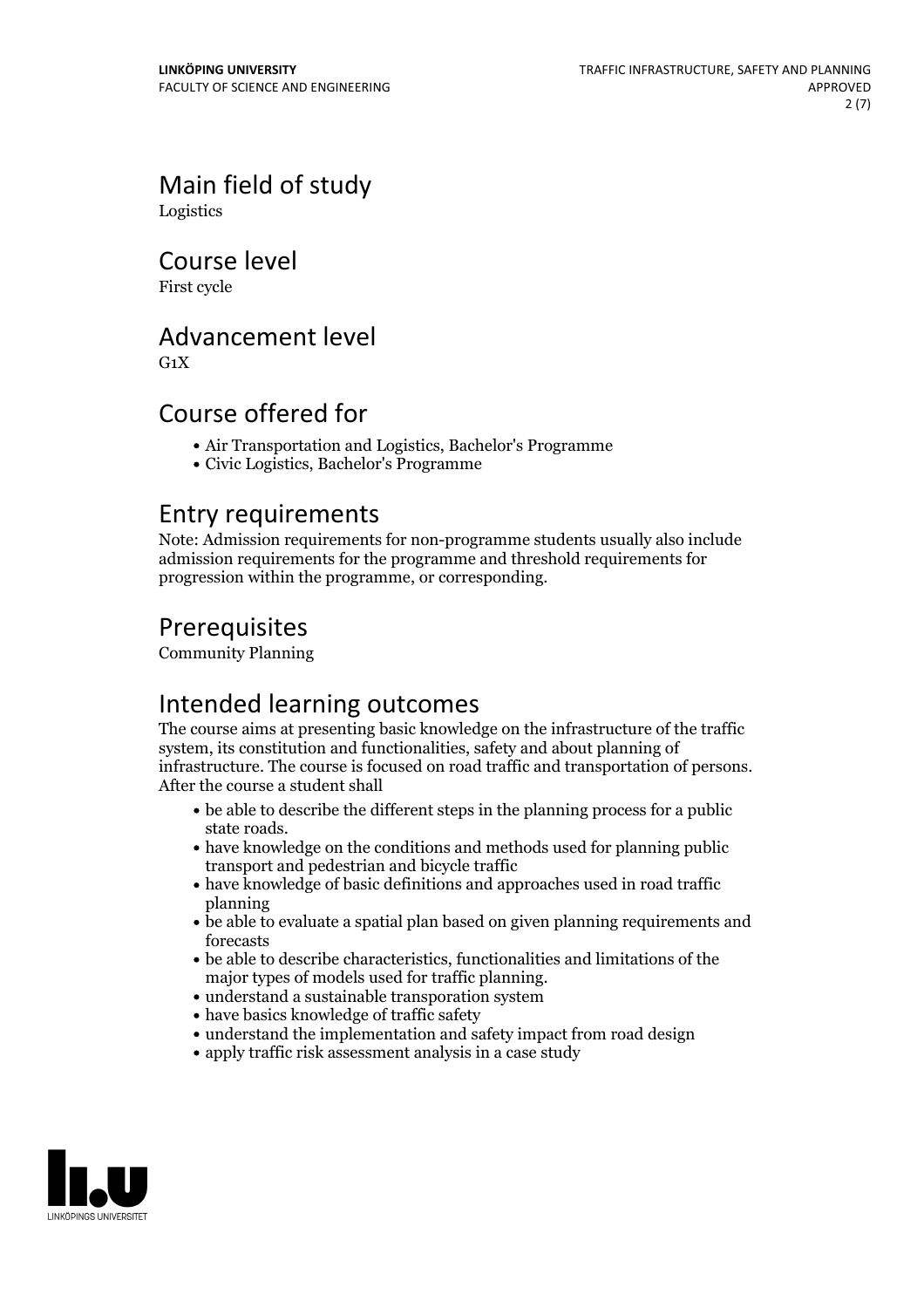### Course content

Introduction to urban and traffic planning. Traffic engineering issues. Traffic safety. Traffic calming. Traffic risk assessment analysis. Evaluation of traffic systems. Traffic forecasts. Sustainable transport systems.

# Teaching and working methods

The course contains a number of lectures, where several guest lectures are taking part. An important part of the course consists of three project tasks, which party are to be solved by use of commercial software. The course is given during both study periods of the spring semester.

# Examination

| UPG1             | Hand-in assignments | 3 credits | U, 3, 4, 5 |
|------------------|---------------------|-----------|------------|
| UPG <sub>2</sub> | Project assignments | 3 credits | U, 3, 4, 5 |

# Grades

Four-grade scale, LiU, U, 3, 4, 5

# Other information

*Supplementary courses:* Planning of public transport and railway traffic

# Department

Institutionen för teknik och naturvetenskap

# Director of Studies or equivalent

Erik Bergfeldt

Examiner Ghazwan Al-Haji

### Education components

Preliminary scheduled hours: 64 h Recommended self-study hours: 96 h

# Course literature

Hydén, C. (red.) Trafiken i den hållbara staden, Studentlitteratur, senaste upplagan. Kompletterande material som publiceras på Kursplatsen.

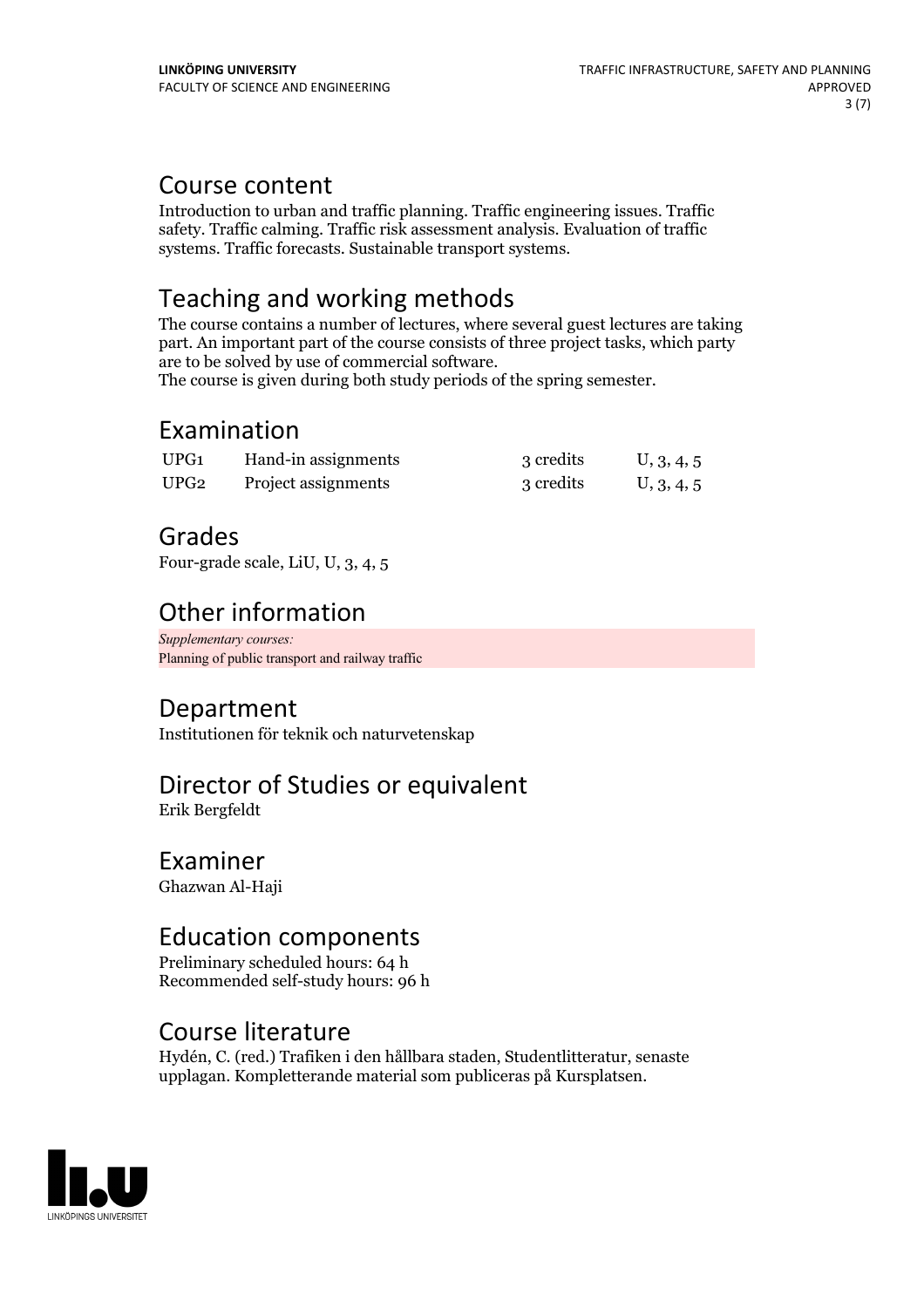# **Common rules**

### **Course syllabus**

A syllabus has been established for each course. The syllabus specifies the aim and contents of the course, and the prior knowledge that a student must have in order to be able to benefit from the course.

### **Timetabling**

Courses are timetabled after a decision has been made for this course concerning its assignment to a timetable module. A central timetable is not drawn up for courses with fewer than five participants. Most project courses do not have a central timetable.

### **Interrupting a course**

The vice-chancellor's decision concerning regulations for registration, deregistration and reporting results (Dnr LiU-2015-01241) states that interruptions in study are to be recorded in Ladok. Thus, all students who do not participate in a course for which they have registered must record the interruption, such that the registration on the course can be removed. Deregistration from <sup>a</sup> course is carried outusing <sup>a</sup> web-based form: www.lith.liu.se/for-studenter/kurskomplettering?l=sv.

### **Cancelled courses**

Courses with few participants (fewer than 10) may be cancelled or organised in a manner that differs from that stated in the course syllabus. The board of studies is to deliberate and decide whether a course is to be cancelled orchanged from the course syllabus.

### **Regulations relatingto examinations and examiners**

Details are given in a decision in the university's rule book: http://styrdokument.liu.se/Regelsamling/VisaBeslut/622678.

### **Forms of examination**

### **Examination**

Written and oral examinations are held at least three times a year: once immediately after the end of the course, once in August, and once (usually) in one of the re-examination periods. Examinations held at other times are to follow a decision of the board of studies.

Principles for examination scheduling for courses that follow the study periods:

courses given in VT1 are examined for the first time in March, with re-

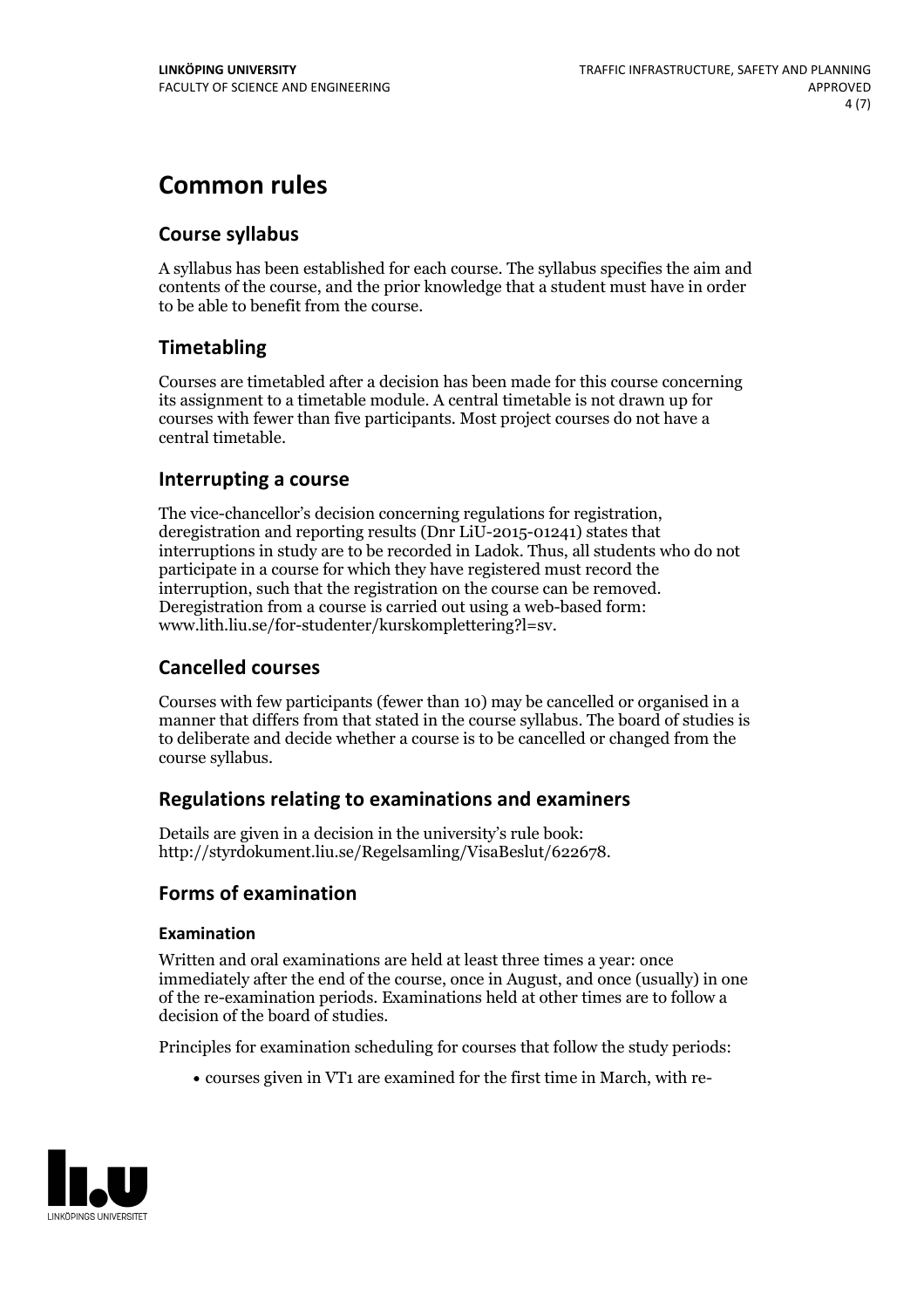examination in June and August

- courses given in VT2 are examined for the first time in May, with re-examination in August and October
- courses given in HT1 are examined for the first time in October, with re-examination in January and August
- courses given in HT2 are examined for the first time in January, with re-examination at Easter and in August.

The examination schedule is based on the structure of timetable modules, but there may be deviations from this, mainly in the case of courses that are studied and examined for several programmes and in lower grades (i.e. 1 and 2).

- Examinations for courses that the board of studies has decided are to be held in alternate years are held only three times during the year in which
- the course is given.<br>• Examinations for courses that are cancelled or rescheduled such that they are not given in one or several years are held three times during the year that immediately follows the course, with examination scheduling that corresponds to the scheduling that was in force before the course was cancelled or rescheduled.<br>• If teaching is no longer given for a course, three examination occurrences
- are held during the immediately subsequent year, while examinations are at the same time held for any replacement course that is given, or alternatively in association with other re-examination opportunities. Furthermore, an examination is held on one further occasion during the next subsequent year, unless the board of studies determines otherwise.<br>• If a course is given during several periods of the year (for programmes, or
- on different occasions for different programmes) the board orboards of studies determine together the scheduling and frequency of re-examination occasions.

#### **Registration for examination**

In order to take an examination, a student must register in advance at the Student Portal during the registration period, which opens 30 days before the date of the examination and closes 10 days before it. Candidates are informed of the location of the examination by email, four days in advance. Students who have not registered for an examination run the risk of being refused admittance to the examination, if space is not available.

Symbols used in the examination registration system:

- \*\* denotes that the examination is being given for the penultimate time.
- \* denotes that the examination is being given for the last time.

#### **Code of conduct for students during examinations**

Details are given in a decision in the university's rule book: http://styrdokument.liu.se/Regelsamling/VisaBeslut/622682.

#### **Retakes for higher grade**

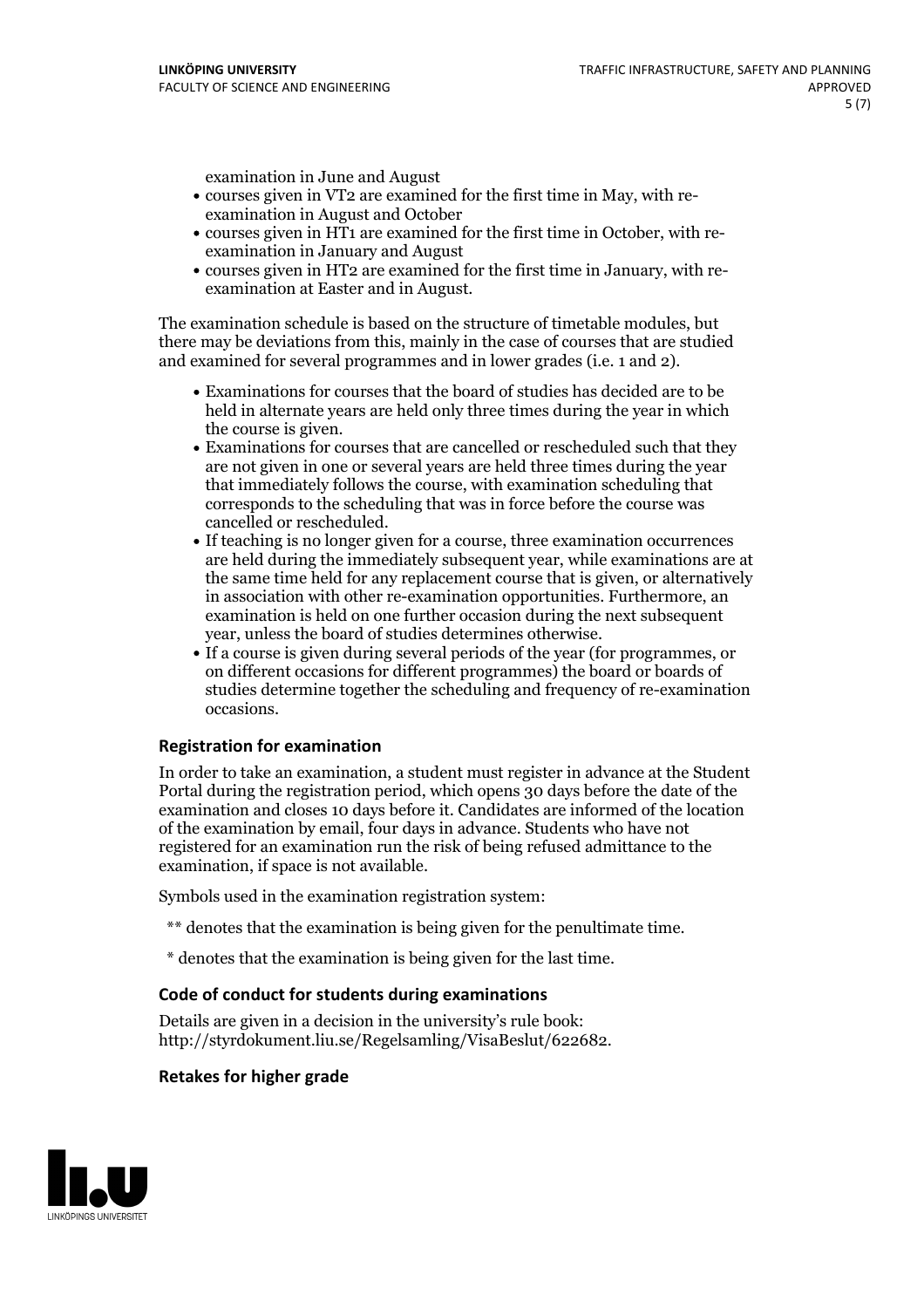Students at the Institute of Technology at LiU have the right to retake written examinations and computer-based examinations in an attempt to achieve a higher grade. This is valid for all examination components with code "TEN" and "DAT". The same right may not be exercised for other examination components, unless otherwise specified in the course syllabus.

### **Retakes of other forms of examination**

Regulations concerning retakes of other forms of examination than written examinations and computer-based examinations are given in the LiU regulations

http://styrdokument.liu.se/Regelsamling/VisaBeslut/622678.

#### **Plagiarism**

For examinations that involve the writing of reports, in cases in which it can be assumed that the student has had access to other sources (such as during project work, writing essays, etc.), the material submitted must be prepared in accordance with principles for acceptable practice when referring to sources (references or quotations for which the source is specified) when the text, images, ideas, data, etc. of other people are used. It is also to be made clear whether the author has reused his or her own text, images, ideas, data, etc. from previous examinations.

A failure to specify such sources may be regarded as attempted deception during examination.

#### **Attempts to cheat**

In the event of <sup>a</sup> suspected attempt by <sup>a</sup> student to cheat during an examination, or when study performance is to be assessed as specified in Chapter <sup>10</sup> of the Higher Education Ordinance, the examiner is to report this to the disciplinary board of the university. Possible consequences for the student are suspension from study and a formal warning. More information is available at https://www.student.liu.se/studenttjanster/lagar-regler-rattigheter?l=sv.

#### **Grades**

The grades that are preferably to be used are Fail (U), Pass (3), Pass not without distinction  $(4)$  and Pass with distinction  $(5)$ . Courses under the auspices of the faculty board of the Faculty of Science and Engineering (Institute of Technology) are to be given special attention in this regard.

- 1. Grades U, 3, 4, 5 are to be awarded for courses that have written
- examinations. 2. Grades Fail (U) and Pass (G) may be awarded for courses with <sup>a</sup> large degree of practical components such as laboratory work, project work and group work.

#### **Examination components**

- 
- 1. Grades U, 3, 4, <sup>5</sup> are to be awarded for written examinations (TEN). 2. Grades Fail (U) and Pass (G) are to be used for undergraduate projects and other independent work.